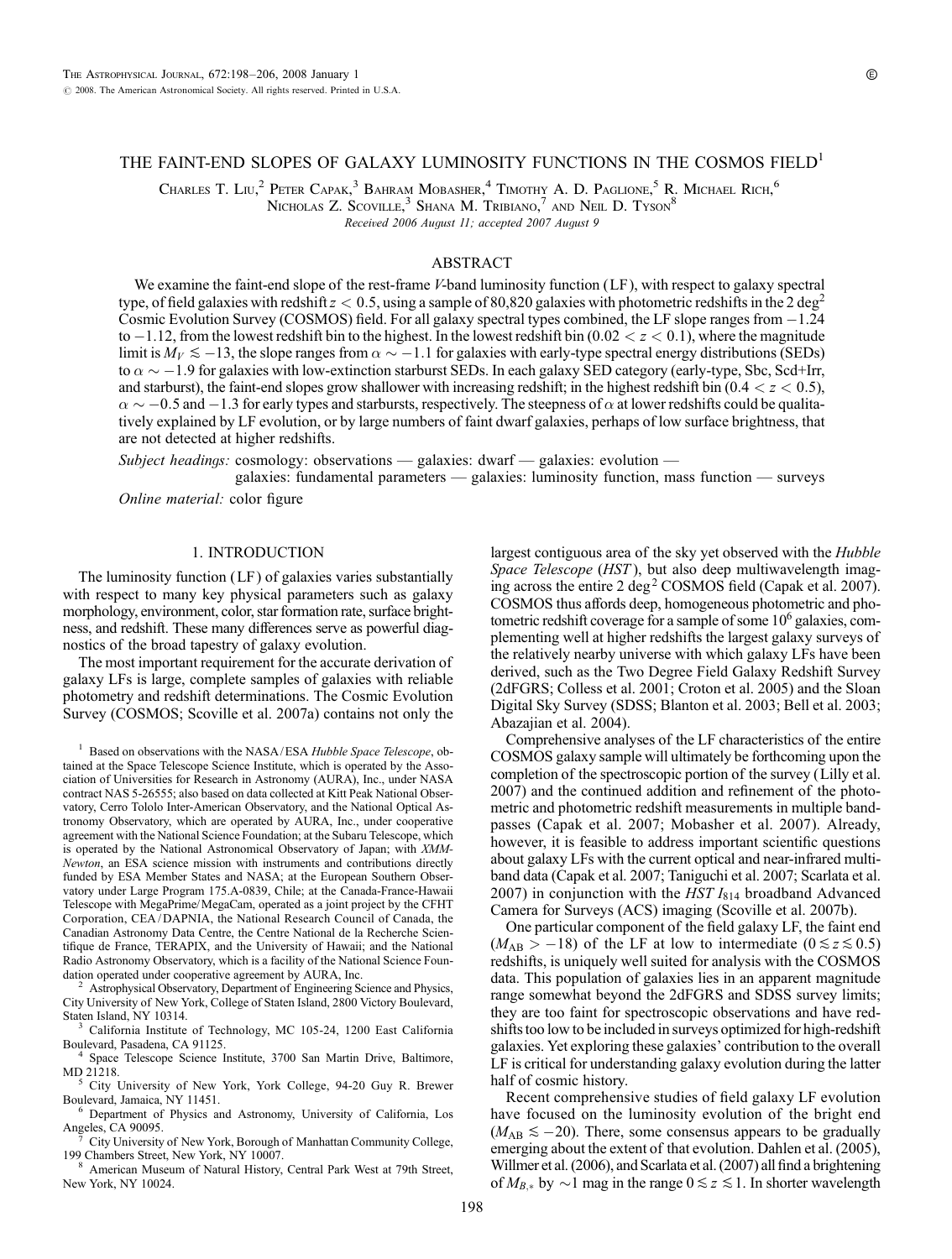bandpasses, the luminosity evolution is more pronounced, while at longer wavelengths it appears to be weaker and possibly even present in the negative sense, dimming in the near-infrared J band from  $z \sim 0.4$  to 0.9 (Dahlen et al. 2005).

The evolution of the faint-end slope, however, remains highly uncertain. At low redshifts, results from the SDSS (Blanton et al. 2005; Baldry et al. 2005), the 2dFGRS (Croton et al. 2005), and other large data sets (see, e.g., Brown et al. 2001; Budavari et al. 2005; Driver et al. 2007) roughly agree, for example, on a moderate slope of  $\alpha \sim -1.1$ . Beyond redshifts of a few tenths, the faint-end slope becomes very difficult to address, mainly because the number of low-luminosity galaxies detected in galaxy surveys decreases dramatically with increasing redshift. Despite a number of efforts to measure evolution in the faint-end slope at redshifts less than  $z \sim 1$  (Wolf et al. 2003; Ilbert et al. 2005; Zucca et al. 2006), very little is known for galaxies fainter than  $M \sim -18$ . This is in part because the relationship between the bright-end and faint-end characteristics of galaxy LFs is not straightforward, often resulting in a trade-off between the precision LF evolution measurements at the two ends. Baldry et al. (2005) and Willmer et al. (2006), for example, each select fixed LF faint-end slopes based on galaxies brighter than  $M\!\sim\!-18$  and use that constraint throughout their bright-end evolution measurements.

Whether or not the faint-end slope evolves with redshift, however, it is clear that its steepness varies widely for galaxies of different morphological and spectral types, indicating substantial differences in the evolutionary histories of galaxies. Broadly speaking, irregular galaxies, ''blue'' galaxies, and strongly starforming galaxies, three significantly overlapping galaxy subpopulations, evolve more strongly than galaxies of other types. Such galaxies are characterized by very steep faint-end LF slopes and substantial evolution in luminosity and/or number density at even moderate redshifts of  $z \le 0.5$  (Marzke et al. 1994; Lilly et al. 1995; Ellis et al. 1996; Liu et al. 1998; Bromley et al. 1998; Lin et al. 1999). More recent work has further confirmed and quantified this trend at higher redshifts (see, e.g., Chen et al. 2003; Gabasch et al. 2004; Pérez-González et al. 2005; Dahlen et al. 2005). At low redshifts, evidence is mounting that composite parameterizations may more accurately reflect the shape of the LF than the usual single-function ones (de Lapparent et al. 2003, 2004; Blanton et al. 2005), and that, faintward of  $M \sim -18$ , the power-law slope of the LF may differ quantitatively from the slope brightward of that threshold (Madgwick et al. 2002; Norberg et al. 2002; Blanton et al. 2005). This could arise, for example, due to large numbers of low-luminosity ''blue'' galaxies (Wolf et al. 2003) or low surface brightness galaxies ( Impey et al. 1996; Blanton et al. 2005) that may have previously evaded detection.

In this paper, we present measurements of the faint-end slopes of the rest-frame V-band luminosity functions of galaxies in the COSMOS survey at  $0 \le z \le 0.5$ , focusing in particular on the change in that slope as a function of redshift and galaxy spectral type. The depth and breadth of the COSMOS multiband photometry allows for reliable identifications of galaxy redshift and spectral type, with robust redshift error estimates for each galaxy, to a limit of  $m_{AB} \sim 25$  in the optical passbands. Even so, the relatively large and varying redshift uncertainties of photometric redshifts can present substantial quantitative challenges and systematic biases (SubbaRao et al. 1996; Liu et al. 1998; Chen et al. 2003; Dahlen et al. 2005). We use Monte Carlo simulations to characterize these biases and to recover the faint-end slopes of galaxy-type–specific LFs.

This work represents an initial study of the general properties of these type-specific faint-end LF slopes, to provide quantita-

Fig. 1.—Spectral energy distributions from Mobasher et al. (2007) used to compute COSMOS galaxy spectral types and photometric redshifts. This figure is a reproduction of Fig. 1 of Mobasher et al. [See the electronic edition of the Journal for a color version of this figure.]

tive comparisons with the results of other large field galaxy surveys. Studies of the bright-end evolution of the galaxy LF from the COSMOS survey are given elsewhere (e.g., Scarlata et al. 2007), and a more detailed breakdown of the  $0 \le z \le 0.5$  galaxy population by redshift, galaxy spectral type, and galaxy morphology will be presented in a future paper (C. Liu et al. 2008, in preparation). Throughout this paper, we adopt a flat cosmology with  $\Omega_{\Lambda} = 0.7$ ,  $\Omega_m = 0.3$ , and  $H_0 = 70$  km s<sup>-1</sup> Mpc<sup>-1</sup>.

# 2. GALAXY SAMPLE AND PHOTOMETRIC REDSHIFTS

In our analysis, we use a compilation of the COSMOS optical/ near-infrared data (Capak et al. 2007; Mobasher et al. 2007), which includes observations with the HST ACS  $(I<sub>814</sub>)$ , the Subaru Telescope  $(B, V, r', i', z',$  and NB816), the Canada-France-Hawaii Telescope (CFHT;  $u^*$  and  $i^*$ ), and the 4 m KPNO Mayall and CTIO Blanco Telescopes  $(K<sub>s</sub>)$ , as well as supplementary data from the Sloan Digital Sky Survey. The data from the different telescopes were all matched to a common pixel scale and smoothed to the same point-source function. SExtractor (Bertin & Arnouts 1996) was then used in dual mode to generate a photometric catalog, selected using the Subaru  $i'$  and CFHT  $i^*$  images. The limiting 3  $\sigma$  AB magnitude is  $i' = 26.03$ . A detailed description of the imaging data, photometry, and photometric calibration is given in Capak et al. (2007).

Photometric redshifts for individual galaxies were computed using the methods described in Mobasher et al. (2007). Six basic galaxy spectral types adapted from the four template types (E, Sbc, Scd, and Im) from Coleman et al. (1980) and the starburst templates SB2 and SB3 of Kinney et al. (1996) were used. These templates are presented graphically in Figure 1. These galaxy spectral types are derived from empirical data and represent the range of non-AGN galaxy spectral energy distributions (SEDs) from redder to bluer colors; these starburst SEDs, for example, represent very blue galaxies not significantly reddened or obscured by dust. Interpolation was used between the six spectral types to produce a grid of 31 possible galaxy SED fits.

Using the multiband photometry, the COSMOS photometric redshift code (Mobasher et al. 2007) was used to derive a photometric redshift  $z_p$  for each galaxy, with 68% and 95% confidence intervals computed above and below that value. To determine the accuracy of the code, the  $z_p$ -values were compared

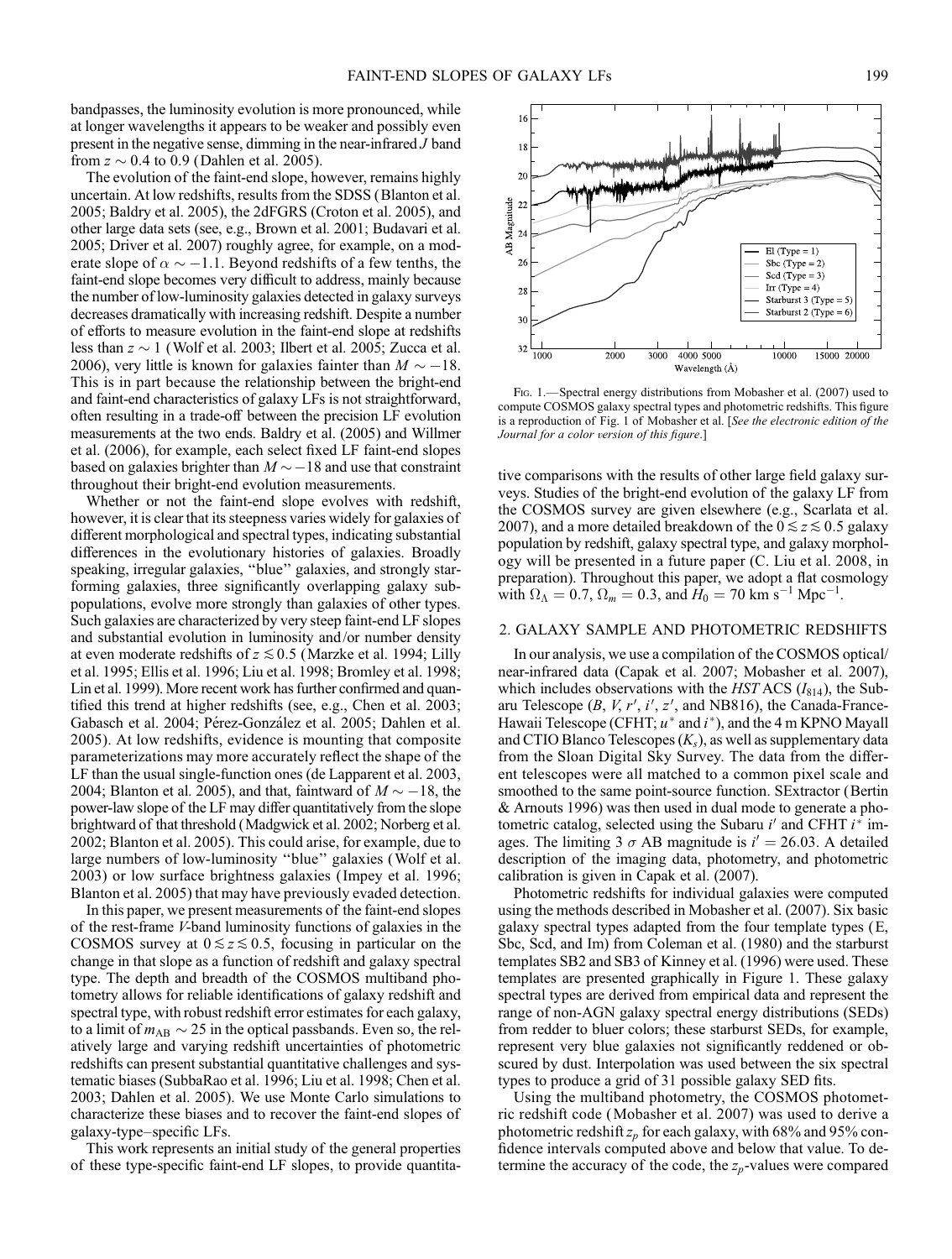

1938838 m=22.55 z=0.09 M= -16.34

1929072 m=23.98 z= 0.22 M= 16.43

Fig. 2.—HSTACS  $I_{814}$  and Subaru B images of a representative selection of very low luminosity galaxies in the COSMOS field. Each image is 15" across, and each image pair is labeled by the COSMOS catalog ID number, photometric redshift, and apparent and absolute V magnitudes of the object at the image center.

with spectroscopic redshifts  $(z_s)$  in 868 galaxies with  $z < 1.2$ and  $i_{AB} \leq 24$  that had secure redshift measurements from the zCOSMOS survey (Lilly et al. 2007). The galaxy spectral types (20% early-type, 63% spiral, and 17% starburst) are evenly distributed with redshift in the spectroscopic sample, and about half of the sample (45%) is at  $z_s \leq 0.5$ .

The detailed statistics of the  $z_p$  and  $z_s$  comparisons are described in Mobasher et al. (2007), primarily in terms of the parameter  $\Delta z = (z_p - z_s)/(1 + z_s)$ . As given in Table 4 and Figure 5 of Mobasher et al. (2007), the nominal dispersion between these photometric redshifts and spectroscopically determined redshifts was  $\text{rms}(\Delta z) = 0.033$  for non-AGN galaxies. With respect to the different spectral types, Mobasher et al. (2007) showed that early-

type, spiral, and starburst galaxies have values of  $\text{rms}(\Delta z) = 0.034$ , 0.030, and 0.042, respectively.

We chose to compute our luminosity functions using the V-band data for this study. The saturation limit for bright objects in that image was  $V \sim 18.5$ , and the 3  $\sigma$  faint-detection limit was  $V \sim 26.4$ , so we conservatively chose as our apparent magnitude range  $19.0 < m_V < 25.0$ . Details of the photometry are described in Capak et al. (2007). An extinction-corrected, rest-frame absolute  $M_V$  magnitude based on the derived  $z_p$  and using the K-correction for the best-fit spectral type was computed for each galaxy. Groundand space-based images of a representative subsample of the faintest galaxies ( $M_V \sim -16$  and fainter) in this sample are presented in Figure 2.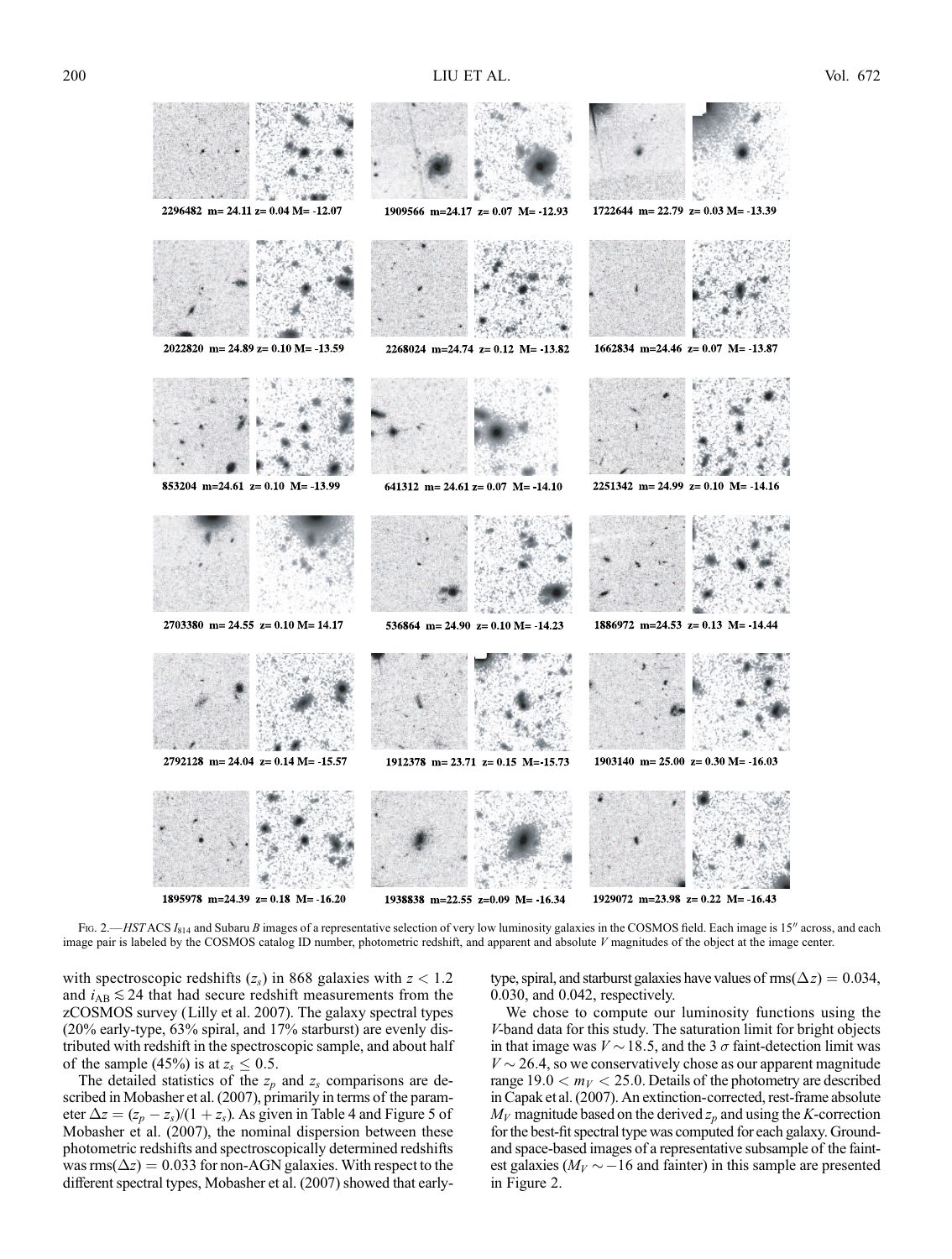## 3. LUMINOSITY FUNCTIONS

As with all surveys that rely primarily on photometric rather than spectroscopic redshifts, the application of the COSMOS galaxy sample to the derivation of galaxy LFs requires great care in order to account for both random and systematic errors in the redshift determinations. Just as methods of computing photometric redshifts have evolved and improved (Koo 1986; Connolly et al. 1995; Liu & Green 1998; Benítez 2000; Mobasher et al. 2004, 2007), so too have the techniques with which to quantify and compensate for the effects of relatively large redshift error bars in LF calculations (SubbaRao et al. 1996; Liu et al. 1998; Chen et al. 2003; Dahlen et al. 2005; Pérez-González et al. 2005).

In this work, we adapt the method used in Liu et al. (1998), updating it with additional components similar to those used in more recent studies (e.g., Chen et al. 2003; Dahlen et al. 2005; Pérez-González et al. 2005) to reproduce the faint-end slope of the LFs of COSMOS galaxies. Our strategy is based on the  $1/V_{\text{max}}$  method (Schmidt & Green 1986), which is well described by Chen et al. (2003) as a maximum likelihood method with which to estimate a luminosity function without assuming any parametric form. We account for photometric redshift errors by weighting the galaxies as probability-smoothed luminosity distributions at the redshifts where they are measured.

# 3.1. The Modified  $1/V_{\text{max}}$  Method

Consider a galaxy with an apparent magnitude of  $m_f$  in a passband f and with a redshift of  $z \pm \sigma$ . If  $\sigma = 0$ , then the absolute magnitude is

$$
M_f = m_f - 5 \log [d_L(z)] - 25.0 - k_f(z),
$$

where  $d_L(z)$  is the luminosity distance in units of Mpc and  $k_f(z)$ is the K-correction at that redshift, in that passband, for the spectral energy distribution of the galaxy. The contribution of that galaxy to the luminosity distribution is then a delta function of amplitude unity at redshift z.

In the case in which  $\sigma > 0$  and the error distribution is Gaussian, the galaxy can be thought of as adding a series of fractional contributions to the luminosity distribution in the redshift space surrounding z. Such a fraction at, for example, redshift  $z + \delta z$  and with a differential redshift width of dz would have an absolute magnitude of

$$
M'_f = m_f - 5 \log [d_L(z + \delta z)] - 25.0 - k_f(z + \delta z)
$$

and an amplitude of

$$
N_{z+\delta z} = \frac{P_G(z+\delta z, z, \sigma) dz}{A_G(z+\delta z, z, \sigma)},
$$

where  $P_G$  and  $A_G$  are the Gaussian probability function and its integral, respectively (see, e.g., Bevington & Robinson 1992).

For the photometric redshifts of the COSMOS survey, the redshift error distribution is not Gaussian, but rather can be modeled as two half-Gaussians (Capak et al. 2007; Mobasher et al. 2007), where the 68% confidence interval on the lower and upper limits are  $\sigma_l$  and  $\sigma_u$ , respectively. For a galaxy with a photometric redshift  $z_p$ , the amplitude of each fractional contribution to the luminosity distribution would be

$$
N_{z+\delta z} = \frac{P_{\rm G}(z+\delta z, z, \sigma_l) dz}{A_{\rm G}(z+\delta z, z, \sigma_l)}
$$

for  $z < z_p$  and

$$
N_{z+\delta z} = \frac{P_{\rm G}(z+\delta z, z, \sigma_u) dz}{A_{\rm G}(z+\delta z, z, \sigma_u)}
$$

for  $z > z_p$ .

This ''fuzzing'' of a galaxy's luminosity distribution in redshift space is straightforwardly achieved numerically, with a choice of  $dz \ll \sigma$  to minimize random magnitude errors. For this COSMOS data set, we used  $dz_l = 0.02\sigma_l$  and  $dz_u = 0.02\sigma_u$ . This divides each galaxy into a Gaussian-weighted luminosity distribution with 300 bins from  $z - 3\sigma_l$  to  $z + 3\sigma_u$ . The entire distribution for each galaxy is normalized to unity.

In the standard  $1/V_{\text{max}}$  method, each galaxy contributes a weight to the luminosity function that is equal to the inverse of the accessible volume within which it can be observed. The accessible volume, referred to here as  $V_{\text{max}}$ , is the total comoving volume within the redshift boundaries of the sample in which the given galaxy could be and fall within the selection criteria of the sample. In our case, the relevant criteria are the bright and faint apparent magnitude limits and the effective solid angle of the COSMOS survey.

In the case of a probability-weighted luminosity distribution for individual objects, it is straightforward to compute  $V_{\text{max}}$  for each fractional galaxy; correspondingly, its contribution to the luminosity function is  $(1/V_{\text{max}})N_{z+\delta z}$ . Assembling the luminosity function is then a matter of summing those contributions within absolute magnitude bins.

## 3.2. Redshift Limits and Sample Size

Since the primary goal of this work was to examine the LF faint-end slope, the upper redshift boundary was determined mainly by our desire to sample with high completeness to at least as faint as  $M_V \sim -16.5$  in the entire redshift range. For a typical galaxy in the sample, depending on the galaxy's K-correction, this corresponds roughly to  $z \lesssim 0.4$ . But because each galaxy's luminosity is calculated as a probability-weighted distribution, there is a statistically significant contribution to the LF at more than a full magnitude beyond the formal absolute magnitude limit. Thus, with the caveat that we are beyond that limit, we were also able to derive faint-end slopes of the LFs of galaxies in the redshift range  $0.4 < z \le 0.5$ .

Similarly, in the low-redshift range, we are also able to measure fainter in absolute magnitude than the formally faintest detectable galaxy. However, to avoid large systematic magnitude errors and biases from structure in the local universe, we set a lower redshift bound of  $z > 0.02$  for deriving the LFs. This means that we have statistically meaningful luminosity contributions to the LFs down to an absolute magnitude of  $M_V \sim -12.8$  for  $0.02 < z \leq 0.1$ .

Within our apparent magnitude limits of  $19.0 < V < 25.0$ , the COSMOS survey photometric and  $z_p$  catalog (Capak et al. 2007) contains 49,161 galaxies in the redshift range  $0.02 <$  $z \leq 0.5$ . Below and above this redshift range, however, there are galaxies within the apparent magnitude limits whose probabilitysmoothed luminosity distributions contribute to the light within that range. Using  $\delta_{68}$  to denote the width of the 68% confidence interval for  $z_p$ , we thus also include the contributions of all other galaxies whose luminosity distribution tails fall within  $3\delta_{68}$ . (For example, a galaxy with  $z_p = 0.51$  and  $\delta_{68} = 0.05$  would contribute the portion of its luminosity distribution from the range  $0.36 \le z \le 0.50$ , while a galaxy with  $z_p = 0.61$  and  $\delta_{68} = 0.05$ would contribute from the range  $0.46 \le z \le 0.50$ .) There are 31,659 galaxies in the catalog that make such a partial contribution;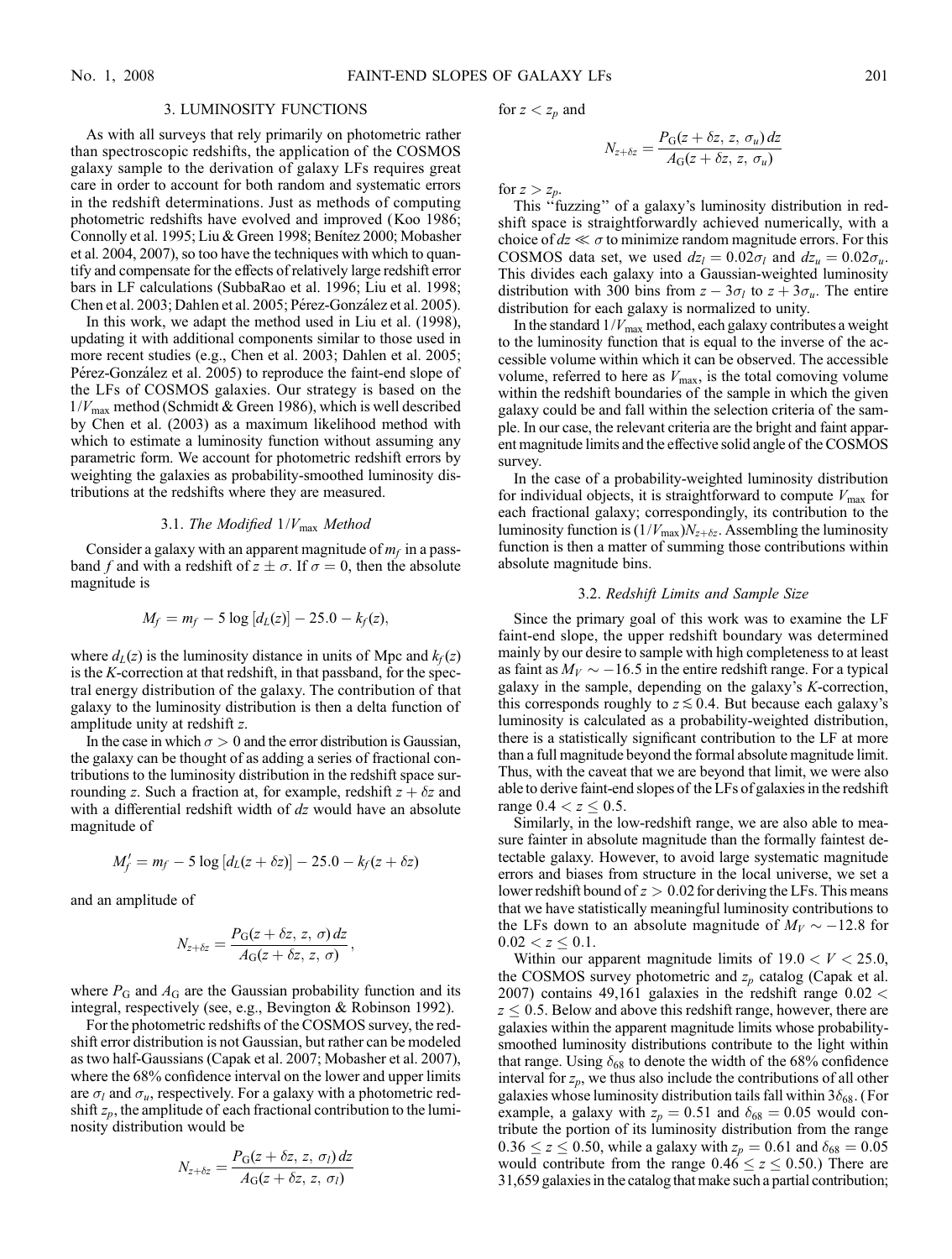TABLE 1 GALAXY SAMPLES AND  $z_p$  CONFIDENCE LEVELS

| Number of Galaxies | <b>Redshift Constraints</b> | $\delta_{68}$ Constraints <sup>a</sup> | Median $\delta_{68}/(1+z)$ | Mean $\delta_{68}/(1+z)$ | rms $\delta_{68}/(1 + z)$ |
|--------------------|-----------------------------|----------------------------------------|----------------------------|--------------------------|---------------------------|
|                    | .                           | $0.1$                                  | 0.042                      | 0.041                    | 0.053                     |
|                    | 0.02 < z < 0.50             | $\cdot$ $\cdot$ $\cdot$                | 0.043                      | 0.050                    | 0.073                     |
|                    | $\cdots$                    | $\cdots$                               | 0.052                      | 0.081                    | 0.239                     |

Note.—Galaxy spectral types as defined by Mobasher et al. (2007). <sup>a</sup> The quantity  $\delta_{68}$  is the width of the 68% confidence interval for  $z_p$ .

even though many of those galaxies add only a tiny fraction of a galaxy into the  $z \leq 0.5$  redshift range, we include them in our analysis for statistical completeness. Thus, a total of 80,820 galaxies are included in the sample used to derive the LFs.

To check how the inclusion of these galaxies might affect the distribution of the  $z_p$  accuracy in the sample as a whole, we created a subset of the 80,820 galaxy sample in which the galaxies have a value of  $\delta_{68}$  of at most 0.1. This subset of 41,237 galaxies (51% of the entire sample) effectively contains objects whose values of  $\delta_{68}$  are no more than 3 times the rms( $\Delta z$ ) of the spectroscopically tested accuracy of the COSMOS  $z_p$  code. We then computed the mean, median, and rms values of  $\delta_{68}/(1+z)$  for the 41,237, 49,161, and 80,820 galaxy samples. We give the results in Table 1. As might be expected, the median, mean, and rms values all increase as the constraints in redshift and  $\delta_{68}$  are lifted and the sample sizes grow. The median  $\delta_{68}/(1+z)$  value increases only modestly on an absolute numerical basis (from 0.042 to 0.043 to 0.052); the mean and rms values increase more substantially.

#### 3.3. Simulations

Computing LFs using ''fuzzy'' galaxies with photometric redshifts is clearly vulnerable to a set of systematic errors that would not be present for a galaxy sample with secure spectroscopic redshifts. In this work, we use the standard galaxy LF parameterization of Schechter (1976), where  $M^*$  is the characteristic magnitude,  $\phi^*$  is the characteristic number density, and  $\alpha$  is the faint-end slope (Lin et al. 1996):

$$
\phi(M) = \phi^*(0.4 \ln 10) \exp(-10^{-0.4(M-M_*)}) 10^{-0.4(M-M_*)(1+\alpha)} dM.
$$
\n(1)

In any given redshift bin, objects near the peak of the LF that is, near  $M^*$ —will have part of their light distributed toward brighter magnitudes, and objects at the bright and faint ends of the galaxy sample will have their light scattered still further. This will cause an overestimate of those parts of the LF that contribute the least light. In addition, as the luminosity contributions of the galaxies are distributed across a large redshift range, light from galaxies inside a given redshift bin will sometimes be scattered out of that bin, and since lower z redshift bins have smaller volumes than higher z ones, there is the risk that more light would be added into lower redshift bins than would be removed from them. This could bias the distribution of derived absolute magnitudes in those bins.

We quantify and correct for these errors using Monte Carlo simulations in the manner described by Liu et al. (1998). For an arbitrary fixed  $M^*$  and  $\phi^*$ , we created populations of galaxies that followed Schechter functions with faint-end slopes in the range  $-2.2 < \alpha < -0.2$ . For each value of  $\alpha$ , we populated a simulated COSMOS survey volume with the corresponding galaxy population. We then ''detected'' these galaxies on the basis

of the magnitude and redshift limits of our survey, and for each galaxy detected, we randomly added an error to the redshift of that galaxy that was consistent with the measured dispersion of the COSMOS photometric redshift catalog,  $\text{rms}(\Delta z) = 0.033$ . Finally, we assigned to that galaxy a value of  $\delta_{68}$  equal to the median value of  $\delta_{68}$  of the 80,820 galaxy sample; i.e., 0.052(1 + z<sub>s</sub>). The LF for this simulated galaxy sample was then computed using the modified  $1/V_{\text{max}}$  method described above.

We generated 150 such simulated LFs for each value of  $\alpha$  tested. To illustrate the results of these simulations, we present three sets of them in Figure 3. The dashed lines show the input faint-end slopes ( $\alpha = -0.7, -1.1$ , and  $-1.5$ ) for the simulations. Of the 150 simulations, we exclude the four outliers furthest above and four furthest below the input value of  $\alpha$ ; the remaining 142 simulations (i.e., 95%) yield results that fall within the envelope bounded by the solid lines above and below each dashed line. The values of  $\alpha$  represented by each of those solid and dashed lines are given in the figure.

As Figure 3 shows, the "fuzzing" of the galaxies due to  $z_p$ uncertainties does cause systematic biases of the calculated faintend LF slope. At  $\alpha \simeq -1.1$ , the bias is negligible, and the fuzzing basically just increases the uncertainty of the measured slope. For steeper input values of  $\alpha$ , however, the output value of  $\alpha$  is quantitatively biased toward steeper values, and for shallower input values of  $\alpha$ , the opposite is true. The bias increases as the input values of  $\alpha$  grow more extreme; an input of  $\alpha = -1.9$ , for example, produces output values of  $\alpha$  in a 95% envelope in the range  $-2.3 \le \alpha \le -1.8$ , whereas an input of  $\alpha = -0.4$  produces a corresponding output of  $-0.5 \le \alpha \le +0.1$ .

From all the simulation results, standard bootstrap methods were used to estimate the expected systematic offsets in  $\alpha$  for an



Fig. 3.—Examples of the results of simulations testing the biasing effect of probability-weighted luminosity functions on the measurement of  $\alpha$ . The dashed lines represent the  $\alpha$ -values of the input LFs, and the solid lines show the boundaries wherein 95% of the output LFs are contained. The three numbers above each set of lines are the  $\alpha$ -values of the upper bound, input, and lower bound LFs, respectively.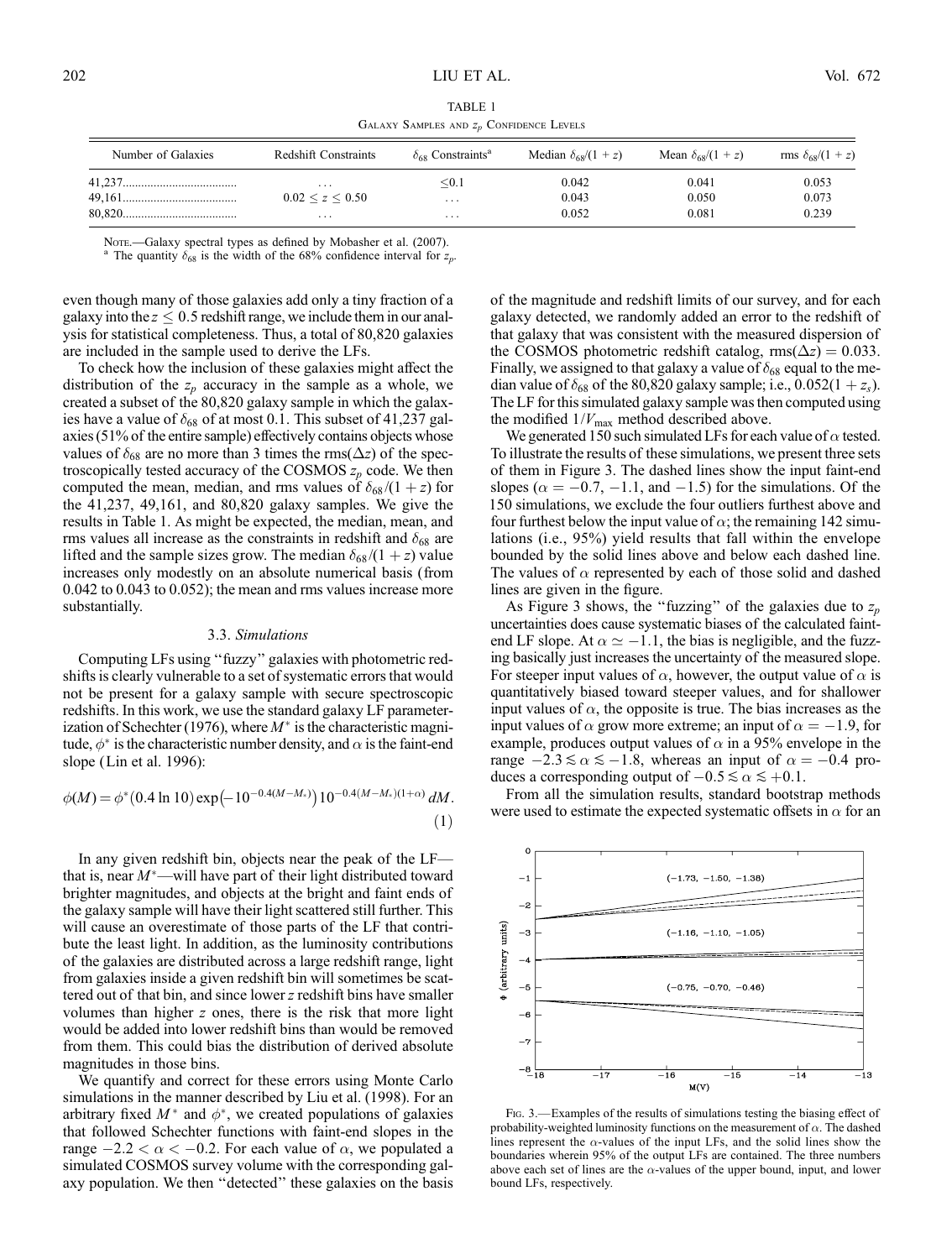

Fig. 4.—Faint-end portions of the V-band galaxy luminosity functions,  $\Phi(M_V)$ , in the redshift range  $0.02 \le z \le 0.5$ . Each LF is offset by a constant for clarity. The best-fit weighted least-squares faint-end power-law slope for each LF has been overplotted (dotted lines) and is labeled with its redshift bin and slope.

actually observed galaxy population. These offsets were then used to correct the computed luminosity functions in order to recover the original faint-end slopes of the galaxy samples in each redshift bin. This correction affects the overall slope only and is not intended to remove any inherent, non–power-law structure in the observed LF. Also, this correction strategy was optimized to recover the faint-end slope, rather than the characteristic magnitude  $M^*$  or the number density normalization  $\phi^*$  (as was done, for example, in Chen et al. 2003). We thus do not attempt to measure those parameters in this work. Accurate measurement of those values for the COSMOS survey are presented, for a slightly different galaxy spectral type classification scheme, by Scarlata et al. (2007).

### 3.4. Probability-weighted Luminosity Functions

The measured luminosity functions for the entire galaxy sample, corrected for this bias in  $\alpha$ , are presented in Figure 4. Only the faint ends of the LFs, operationally defined here as galaxies fainter than  $M_V \simeq -18$ , are presented. LFs were calculated in five redshift bins:  $0.02 < z \le 0.1, 0.1 < z \le 0.2, 0.2 < z \le 0.3$ ,  $0.3 < z \leq 0.4$ , and  $0.4 < z \leq 0.5$ . In addition, we divided the galaxies into four subsamples according to galaxy spectral type: type 1 (early-type galaxies), type 2 (Sbc), types 3 and 4 combined  $(Scd + Irr)$ , and types 5 and 6 combined (low-extinction starbursts). For each subsample, LFs were also calculated in the same five redshift bins. The results are presented in Figure 5.

There are three primary sources of errors in the LFs: (1) the systematic error in the LF slope and absolute magnitude determinations, described in the text above and characterized using simulations; (2) a Poisson-like error that derives naturally from the modified  $1/V_{\text{max}}$  method, which is the reciprocal of the square root of the total number of fractional galaxies in each bin; and (3) a non-Gaussian error as a function of absolute magnitude, due to the asymmetric uncertainty in the photometric redshift determination of each galaxy. The second source of error, because of our large galaxy sample size, is much smaller than the third source of error. We computed the error from that third source with a standard bootstrap technique, using 150 random samplings



Fig. 5.—Faint-end portions of V-band luminosity functions,  $\Phi(M_V)$ , for galaxies divided by spectral type. Symbols are the same as those in Fig. 4.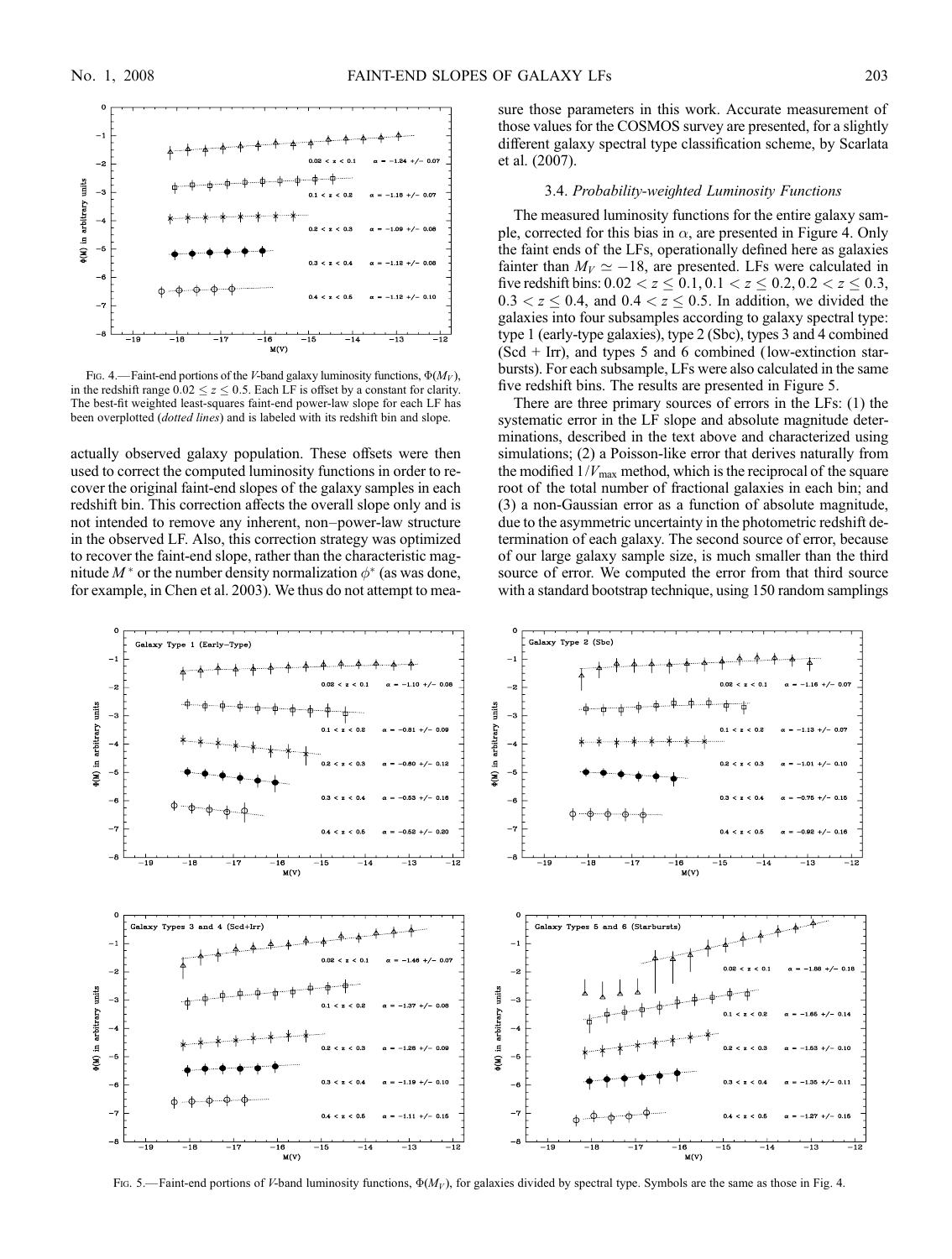TABLE 2 Luminosity Function Slope Fits

| Galaxy Spectral Type <sup>a</sup> | Redshift Range         | $\alpha$         |
|-----------------------------------|------------------------|------------------|
|                                   | $0.02 \leq z \leq 0.1$ | $-1.24 \pm 0.07$ |
|                                   | $0.1 \leq z \leq 0.2$  | $-1.18 \pm 0.07$ |
|                                   | 0.2 < z < 0.3          | $-1.09 \pm 0.08$ |
|                                   | 0.3 < z < 0.4          | $-1.12 \pm 0.08$ |
|                                   | $0.4 \le z \le 0.5$    | $-1.12 \pm 0.10$ |
|                                   | $0.02 \leq z \leq 0.1$ | $-1.10 \pm 0.08$ |
|                                   | $0.1 \leq z \leq 0.2$  | $-0.81 \pm 0.09$ |
|                                   | $0.2 \le z \le 0.3$    | $-0.60 \pm 0.12$ |
|                                   | 0.3 < z < 0.4          | $-0.53 \pm 0.16$ |
|                                   | $0.4 \le z \le 0.5$    | $-0.52 \pm 0.20$ |
|                                   | $0.02 \leq z \leq 0.1$ | $-1.16 \pm 0.07$ |
|                                   | $0.1 \leq z \leq 0.2$  | $-1.13 \pm 0.07$ |
|                                   | $0.2 \le z \le 0.3$    | $-1.01 \pm 0.10$ |
|                                   | 0.3 < z < 0.4          | $-0.75 \pm 0.15$ |
|                                   | $0.4 \leq z \leq 0.5$  | $-0.92 \pm 0.16$ |
|                                   | 0.02 < z < 0.1         | $-1.46 \pm 0.07$ |
|                                   | $0.1 \le z < 0.2$      | $-1.37 \pm 0.08$ |
|                                   | $0.2 \le z < 0.3$      | $-1.28 \pm 0.09$ |
|                                   | 0.3 < z < 0.4          | $-1.19 \pm 0.10$ |
|                                   | $0.4 \le z \le 0.5$    | $-1.11 \pm 0.15$ |
|                                   | 0.02 < z < 0.1         | $-1.88 \pm 0.18$ |
|                                   | $0.1 \leq z \leq 0.2$  | $-1.65 \pm 0.14$ |
|                                   | 0.2 < z < 0.3          | $-1.53 \pm 0.10$ |
|                                   | 0.3 < z < 0.4          | $-1.35 \pm 0.11$ |
|                                   | $0.4 \le z \le 0.5$    | $-1.27 \pm 0.15$ |

<sup>a</sup> Galaxy spectral types as defined by Mobasher et al. (2007).

(with duplication allowed ) of the observed data set to determine the 68% confidence intervals for  $\Phi$  in each magnitude bin.

Each LF segment was fitted to a power-law slope using weighted least squares. To avoid possible biasing of the faint-end slope by galaxies near  $M^*$ , which as we mentioned above is not well determined by our technique, we only use data fainter than  $M_V =$  $-18.3$  in our fits. In one case, we make a more restrictive magnitude cutoff: the lowest redshift bin in the starburst spectral type. There the measured LF drops discontinuously at  $M_V = -17$ . We suspect that this has occurred because  $M^*$  may be quite faint for this galaxy type and redshift bin, thus distorting our measurement of the LF brightward of that point. So to ensure that the  $\alpha$ fit to that LF is not correspondingly distorted, we use only data fainter than  $M_V = -16.8$  for that particular fit. In both Figures 4 and 5, the measured LF data points are plotted as symbols, and the best-fit  $\alpha$ -values are plotted as dotted lines. The faint-end slope fits are summarized in Table 2.

## 4. DISCUSSION

Because of the combined large area and depth of the COSMOS survey, the luminosity functions presented in this work provide a glimpse of  $\alpha$  across a substantial range of redshift in a single, consistent data set. With this view, our results show that for all spectral types combined,  $\alpha = 1.24 \pm 0.07$  for the local (0.02 <  $z \leq 0.1$ ) universe. As the redshift increases,  $\alpha$  flattens out somewhat, and it is  $-1.12 \pm 0.10$  in our highest redshift bin (0.4 <  $z \leq 0.5$ ).

Our local LF is consistent with results from the two largest local galaxy surveys to date, which have comparable ( $\sim$ 10<sup>5</sup> galaxies) sample sizes to our study here. The 2dFGRS survey found that, for the  $b_J$ -band galaxy luminosity function,  $\alpha = -1.21 \pm$ 0.03 (Norberg et al. 2002), and it was  $-1.18 \pm 0.02$  for the redshift range  $0.02 < z < 0.25$  (Croton et al. 2005). The SDSS

has  $\alpha = -1.05 \pm 0.01$  for a slightly redshifted r-band galaxy LF for galaxies brighter than  $M_r \sim -17$  (Blanton et al. 2003) and  $\alpha \simeq -1.3$  at fainter magnitudes (Blanton et al. 2005). Blanton et al. (2005) have further shown that, with the appropriate conversion of the 2dFGRS  $b<sub>J</sub>$  data, they and the SDSS g-band LFs have consistent low-luminosity slopes. At higher redshift, our results are consistent with those of Scarlata et al. (2007), who independently derived  $\alpha = -1.26 \pm 0.15$  in the range  $0.2 < z <$ 0:4 for a portion of the COSMOS survey area. Our results are also consistent with results from other surveys given in the literature; for example, with the V-band LF derived from the VIRMOS-VLT Deep Survey (VVDS; Ilbert et al. 2005), where  $\alpha = 1.21 \pm 1.21$ 0.04 in the range  $0.2 < z < 0.4$ .

The formal errors in our  $\alpha$  measurements are higher than those of most of these other studies; this is probably mainly because of the systematic slope uncertainties that we attempt to account for with our simulations. Our overall agreement, however, appears to confirm that we have properly accounted for the errors that result from representing galaxies as probability-smoothed luminosity distributions.

### 4.1. LFs as a Function of Galaxy Spectral Type

The luminosity functions in the four galaxy spectral type bins we used—SED templates of early-type, Sbc, Scd+Irr, and lowextinction starbursts—follow the well-known pattern of steeper values of  $\alpha$  for bluer galaxies. In our low-redshift bin,  $\alpha$  increases from  $-1.10 \pm 0.08$  in early types to  $-1.88 \pm 0.18$  in starbursts; the trend continues with increasing redshift, showing a similar steepening of  $\alpha$  from  $-0.52 \pm 0.20$  to  $-1.27 \pm 0.15$ .

As with the full galaxy sample, these type-specific results are consistent with the findings of previous work in the literature. Of course, due to differing galaxy selection criteria and redshift binning, exact comparisons are not always possible. Generally speaking, however, for local galaxies, our red/early-type and intermediate spiral galaxy LFs are consistent with SDSS and 2dFGRS results, and previous samples of  $z \leq 0.1$  galaxy populations have also shown very steep values of  $\alpha$  for the bluest and most irregular galaxies:  $\alpha = -1.87$  for the CfA Redshift Survey (Marzke et al. 1994),  $-1.84$  for the Las Campanas Redshift Survey (Bromley et al. 1998),  $-1.81$  for the SSRS2 (Marzke et al. 1998), and  $-1.9$  from the Deep Multicolor Survey (Liu et al. 1998) and the SDSS (Nakamura et al. 2003). At higher redshifts, comparisons with COMBO-17 (Wolf et al. 2003), the VVDS (Zucca et al. 2006), and the COSMOS survey itself (Scarlata et al. 2007) show broad consistency across the various galaxy type and redshift intervals.

#### 4.2.  $\alpha$  versus z: Evolution or Selection?

In the context of the broad consistency of our results with those in the literature, perhaps the most striking result in this work is the clear trend, with every galaxy spectral type, of a flattening of the faint-end slope with increasing redshift. From our lowest redshift bin to our highest—i.e., from  $z \sim 0$  to  $z \sim 0.5$ —the change in slope  $\Delta \alpha = 0.58$ , 0.24, 0.35, and 0.61, respectively, for early types, Sbc, Scd+Irr, and low-extinction starbursts.

On the surface, this trend may not appear to be consistent with previous work. Much of the work to derive the evolution of the galaxy LF parameters  $M^*$  and  $\Phi^*$  as a function of redshift (e.g., Lin et al. 1999; Wolf et al. 2003; Baldry et al. 2005; Willmer et al. 2006) in fact depends on the assumption that  $\alpha$  does not evolve with redshift, or at most weakly evolves to  $z \lesssim 1$ . We have focused here on the measurement of  $\alpha$  rather than those other parameters; that, and the fact that all of our measurements have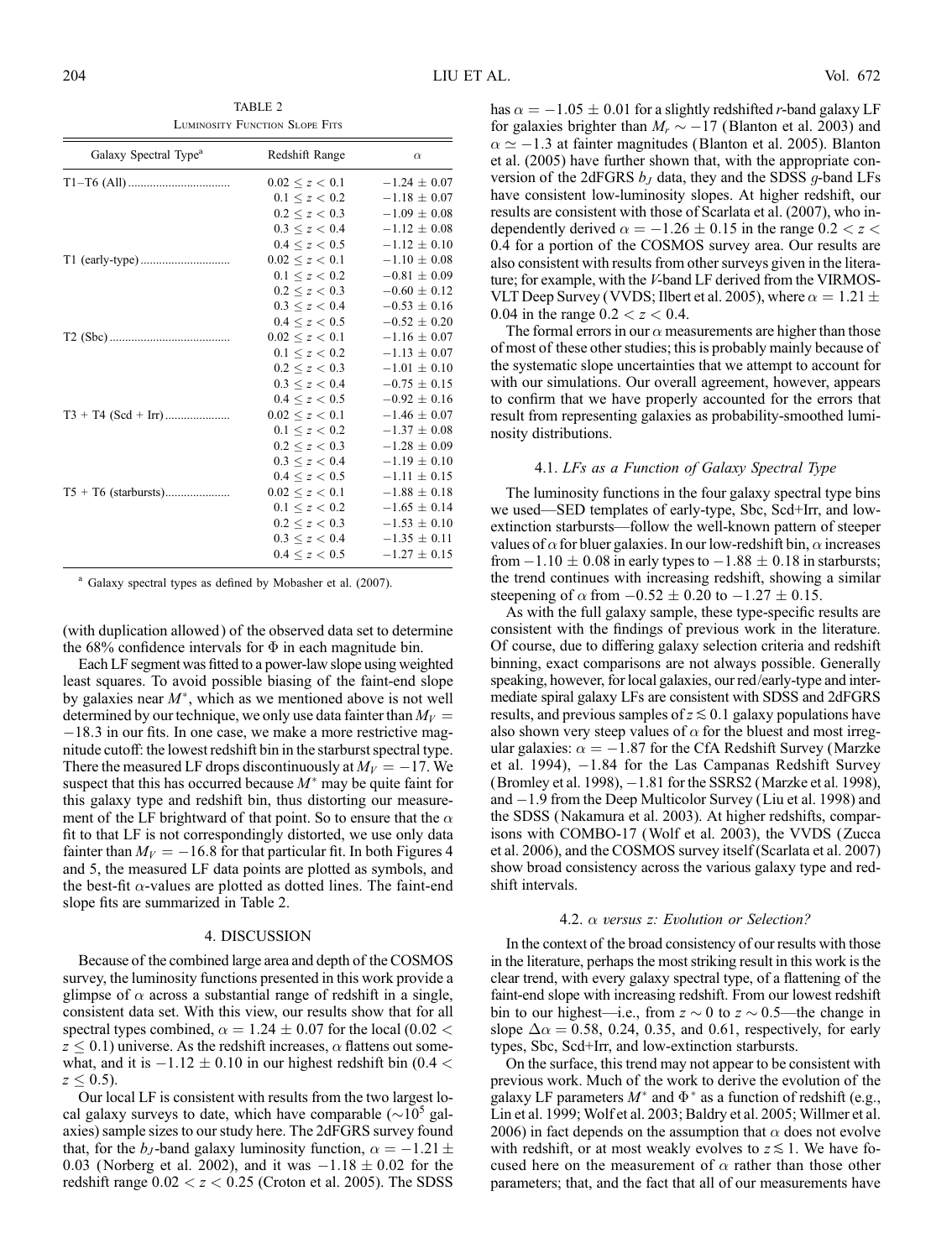come from a single data set, plus the fact that each individual determination of  $\alpha$  is consistent with previous work, supports the likelihood that this observed flattening trend is real.

The question is, do these changing slopes represent true evolution in  $\alpha$ , or do they reflect our ability to detect different galaxy populations as a function of redshift? The latter possibility can be discussed in the context of, among others, de Lapparent et al. (2003) and Blanton et al. (2005), who suggest that the faint end of the field galaxy LF is comprised of a composite population of dwarf and nondwarf galaxies, each with its own functional form. This would mean that a single power law is not quite sufficient to describe the LF faint end accurately. Blanton et al. (2005) further suggest, through detailed examination of the faint galaxy population in the SDSS, that a large fraction of these dwarf galaxies may have very low surface brightnesses and are thus not included in most faint-end LF measurements.

Our dependence on photometric redshifts places an important caveat on the interpretation of our data: by using ''fuzzy'' galaxies, any second-order deviations from a power law at the faint end of the LF may well have been smoothed out and are thus not recoverable from our LF measurements. So if a deviation from a single faint-end power law does occur at very low luminosities, we cannot address that issue with this work.

Due to the substantial depth of the COSMOS survey imaging, it is likely that we have successfully measured a larger fraction of low surface brightness dwarf galaxies than have wider area, shallower surveys such as SDSS or 2dFGRS. The steepness of our low-redshift LFs may reflect this. Even the COSMOS survey depth, however, does not allow us to measure values of  $\alpha$  fainter than  $M_V \sim -17$  at  $z = 0.5$ , so we cannot say if the flattening of  $\alpha$  in our higher redshift bins is due to the nondetection of these dwarfs. There may be some circumstantial evidence, however, to support that picture. For example, Dahlen et al. (2005) measured for the GOODS survey a value of  $\alpha = -1.37$  for the rest-frame B band in the range  $0.1 < z < 0.5$ , which is somewhat steeper than most LF measurements in this range. However, the GOODS survey is very deep, so in this broad redshift bin, a large detected fraction of faint, low surface brightness dwarfs near  $z \gtrsim 0.1$  could have driven  $\alpha$  to a steeper value for the full range.

When the spectroscopic portion of the COSMOS survey (Lilly et al. 2007) is completed, we will be able to address this question in more detail, as we deconvolve the faint end of the galaxy LF as a multivariate function of color, morphology, luminosity, and redshift.

## 5. CONCLUSIONS

Using the COSMOS multiband photometry and photometric redshift catalog, we have constructed faint-end rest-frame V-band luminosity functions for the galaxy population at  $0.02 < z \leq 0.5$ in the COSMOS survey volume. Since we are using photometric redshifts, we have computed these LFs by treating galaxies as weighted probability-smoothed luminosity distributions and using a modified  $1/V_{\text{max}}$  method. A total of 49,161 galaxies have photometric redshifts that fall in this redshift range; within and outside this range, a total of 80,820 galaxies contribute to the derived LFs. Extensive Monte Carlo simulations were used to characterize and account for the systematic and random errors of this technique.

For all galaxy spectral types, the LF slope ranges from  $-1.24$ to  $-1.12$  from the lowest redshift bin to the highest. In the lowest redshift bin  $(0.02 < z < 0.1)$ , where the magnitude limit is  $M_V \le -13$ , the slope ranges from  $\alpha = -1.10 \pm 0.08$  for galaxies with early-type spectral energy distributions (SEDs) to  $\alpha =$  $-1.88 \pm 0.18$  for galaxies with low-extinction starburst SEDs. In each galaxy SED category (early-type, Sbc, Scd+Irr, and starburst), the faint-end slopes grow shallower with increasing redshift; in the highest redshift bin (0.4  $\lt$  z  $\lt$  0.5),  $\alpha = -0.52 \pm$ 0.20 and  $-1.27 \pm 0.15$  for early types and starbursts, respectively.

All of our derived type-specific LFs, across our redshift ranges, are broadly consistent with the findings of previous authors. Our results thus show a flattening trend for  $\alpha$  with increasing redshift for each spectral type. It is unclear, however, if this is evidence of evolution of  $\alpha$  in the galaxy LF or of preferential selection of dwarf galaxies in the local universe. The steepness of  $\alpha$  at lower redshift could be qualitatively explained, for example, by large numbers of faint dwarfs, perhaps of low surface brightness, that are not detected at higher redshifts. We will address this question in a future paper, when the full set of COSMOS data, and in particular, spectroscopic redshifts, has been obtained.

The HST COSMOS Treasury program was supported through NASA grant HST-GO-09822. We wish to thank Tony Roman, Denise Taylor, and David Soderblom for their assistance in the planning and scheduling of the extensive COSMOS observations. We gratefully acknowledge the contributions of the entire COSMOS collaboration, which contains more than 70 scientists. More information on the COSMOS survey is available at http:// www.astro.caltech.edu/~cosmos. It is a pleasure to acknowledge the excellent services provided by the NASA IPAC/ IRSA staff (Anastasia Laity, Anastasia Alexov, Bruce Berriman, and John Good ) in providing online archive and server capabilities for the COSMOS data sets. The COSMOS Science meeting in 2005 May was supported in part by the NSF through grant OISE-0456439. We thank Paris Bogdanos and James Cohen for image processing and data formatting assistance. C. Liu, T. Paglione, and S. Tribiano gratefully acknowledge support from a City University of New York CCIR grant, as well as the hospitality and support of the Hayden Planetarium and Department of Astrophysics at the American Museum of Natural History.

Facilities: HST (ACS), Subaru, KPNO, CTIO, CFHT.

### REFERENCES

- Abazajian, K., et al. 2004, AJ, 128, 502 Baldry, I., et al. 2005, MNRAS, 358, 441
- Bell, E. F., McIntosh, D. H., Katz, N., & Weinberg, M. D. 2003 ApJS, 149, 289
- Benitez, N. 2000, ApJ, 536, 571
- Bertin, E., & Arnouts, S. 1996, A&AS, 117, 393
- Bevington, P. R., & Robinson, D. K. 1992, Data Reduction and Error Analysis for the Physical Sciences (2nd ed.; New York: McGraw-Hill )
- Blanton, M. R., Lupton, R. H., Schlegel, D. J., Strauss, M. A., Brinkmann, J., Fukugita, M., & Loveday, J. 2005, ApJ, 631, 208
- Blanton, M. R., et al. 2003, ApJ, 592, 819
- Bromley, B. C., Press, W. H., Lin, H., & Kirshner, R. P. 1998, ApJ, 505, 25
- Brown, W. R., Geller, M. J., Fabricant, D. G., & Kurtz, M. J. 2001, AJ, 122, 714
- Budavari, T., et al. 2005, ApJ, 619, L31
- Capak, P., et al. 2007, ApJS, 172, 99
- Chen, H.-W., et al. 2003, ApJ, 586, 745
- Coleman, G. D., Wu, C.-C., & Weedman, D. W. 1980, ApJS, 43, 393
- Colless, M., et al. 2001, MNRAS, 328, 1039
- Connolly, A. J., Csabai, I., Szalay, A. S., Koo, D. C., Kron, R. C., & Munn, J. A. 1995, AJ, 110, 2655
- Croton, D. J., et al. 2005, MNRAS, 356, 1155
- Dahlen, T., Mobasher, B., Somerville, R. S., Moustakas, L. A., Dickinson, M., Ferguson, H. C., & Giavalisco, M. 2005, ApJ, 631, 126
- de Lapparent, V., Arnouts, S., Galaz, G., & Bardelli, S. 2004, A&A, 422, 841
- Driver, S. P., Popescu, C. C., Tuffs, R. J., Liske, J., Graham, A. W., Allen, P. D., & De Propris, R. 2007, MRAS, 379, 1022